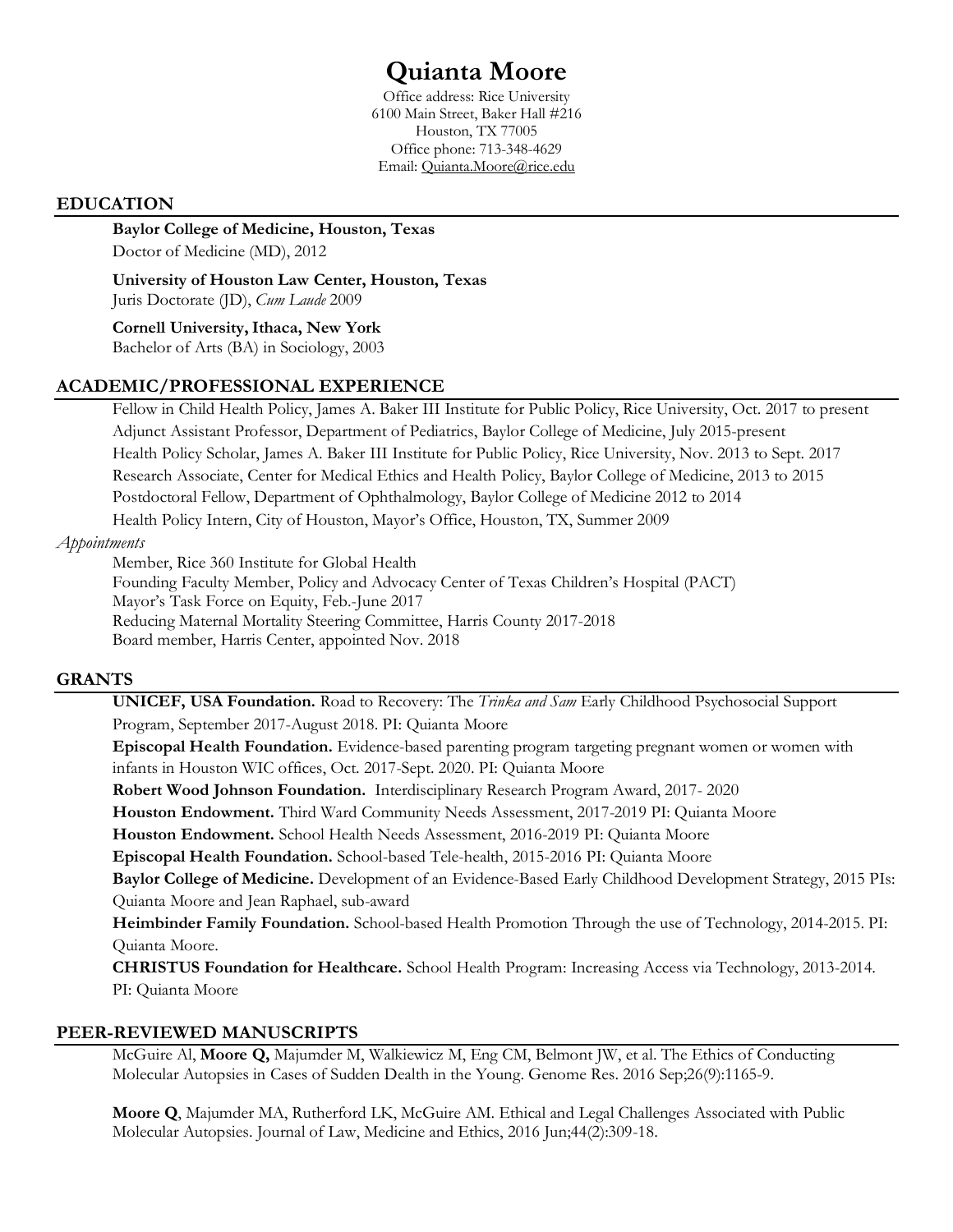**Moore Q**, Paul M, McGuire AM, Majumder MA. Legal barriers to HIV PreP and other STI Prevention Research in Adolescents. American Journal of Public Health, 2015 Nov 12:e1-e5. [Epub ahead of print]

Rahman EZ, Lam PK, Chu CK, **Moore Q**, Pflugfelder SC. Corneal Sensitivity in Tear Dysfunction and its Correlation with Clinical Parameters and Blink Rate. Am J Ophthalmol 2015 Aug. 6.

**Moore Q,** de Paiva CS, Pflugfelder SC. Effects of dry eye therapies on environmentally induced ocular surface disease. American Journal of Ophthalmology. 2015 Apr 11. doi: 10.1016/j.ajo.2015.04.008

Vo RC, Stafeeva K, Aldave AJ, Stulting RD, **Moore Q**, Pflugfelder SC, Chungfat NC, Holsclaw DS, Margolis TP, Deng SX. Complications Related to a Cosmetic Eye-Whitening Procedure. American Journal of Ophthalmology (2014), doi: 10.1016/j.ajo.2014.07.032.

**Moore Q**, Al-Zubidi N., Yalamanchiliv S., Lee, AG. Nonorganic Visual Loss in Children. Int Ophthalmol Clin. 2012 Summer; 52(3):107-23.

#### **POLICY PUBLICATIONS/BLOGS**

Engster D, **Moore Q.** Better Brains, Better Futures: evidence-based policies for supporting children's early brain development. Research paper, Nov. 2018.

**Moore Q.** Don't hold HISD responsible for problems beyond its control. Houston Chronicle Feb. 22, 2018

**Moore Q.** A Path Toward Reducing Inequality in Houston. Research paper, Nov. 2017.

**Moore Q.** How to Avoid Gentrifying a Neighborhood. Houston Chronicle, Oct. 11, 2017.

**Moore Q**, Blagg T, Todd H. Ethical Considerations of a National Database for Children with Medical Complexity. Baker Institute Issue Brief, May 23, 2017.

Todd H, **Moore Q**, Blagg, T. Children with Medical Complexity: Can Utilizing Telemedicine in the Medical Home Model Reduce Cost of Care? Baker Institute Issue Brief, May 16, 2017.

**Moore Q.** Improving the Future of America's Children. Baker Institute Issue Brief, December 2016.

**Moore Q**, Richards-Kortum R. High Tech Prices Widen Health Gap. The Conversation, October 2016.

**Moore Q**. Research Prevailed in a Long Standing Policy Debate on Food and Health. Houston Chronicle Blog, June 16, 2016.

**Moore Q**, Bocchini C, Raphael J. Development of an Evidence-Based Early Childhood Development Strategy. White Paper, September 2016.

**Moore Q.** Is there a need for more school-based clinics in low-income neighborhoods? Health Policy Newsletter, Vo. 10, Issue 3, Sept. 2015.

Johnson A, **Moore Q.** Asthma in Children: A Chronic Problem Requiring a Multi-faceted Approach. Baker Institute Research Paper, July 2015.

**Moore Q.** How Policy Helps Asthmatic Children. Houston Chronicle Blog, July 2015.

**Moore Q.** Tele-health in Schools: Increasing Access to Care in Urban Areas. Baker Institute Issue Brief, June 2015

**Moore Q.** Tele-health in Schools: Expanding access to school nurses. Houston Chronicle Blog, May 2015

**Moore Q**, Johnson A. US Healthcare Technologies. Baker Institute Publication, May 2015

**Moore Q**, Johnson A. How Education Cuts Costs. Baker Institute Research Paper, April 2015

**Moore Q**. Can Health Education help to reduce escalating healthcare costs? Houston Chronicle Blog, April 2015.

#### **INVITED SPEAKER**

"Advancing Toward and Equitable Society: Importance and Role of Brain Development in the First Few Years of Life" 20<sup>th</sup> annual Early Literacy Summit, Feb. 2, 2018

"Evaluation of a Train the Trainer Early Childhood Development Program after Hurricane Harvey" American Public Health Association, Nov, 11, 2018.

"Legal Barriers to Adolescent Participation in Research and HIV", Baylor College of Medicine, Sept 5, 2018

"Homelessness and the Brain Development of Infants and Young Children", National Conference on Ending Family and Youth Homelessness, Feb. 2017, July 2018.

"The Impact of Early Childhood Development on Mental Health," Greater Houston Community Foundation, May 17, 2018